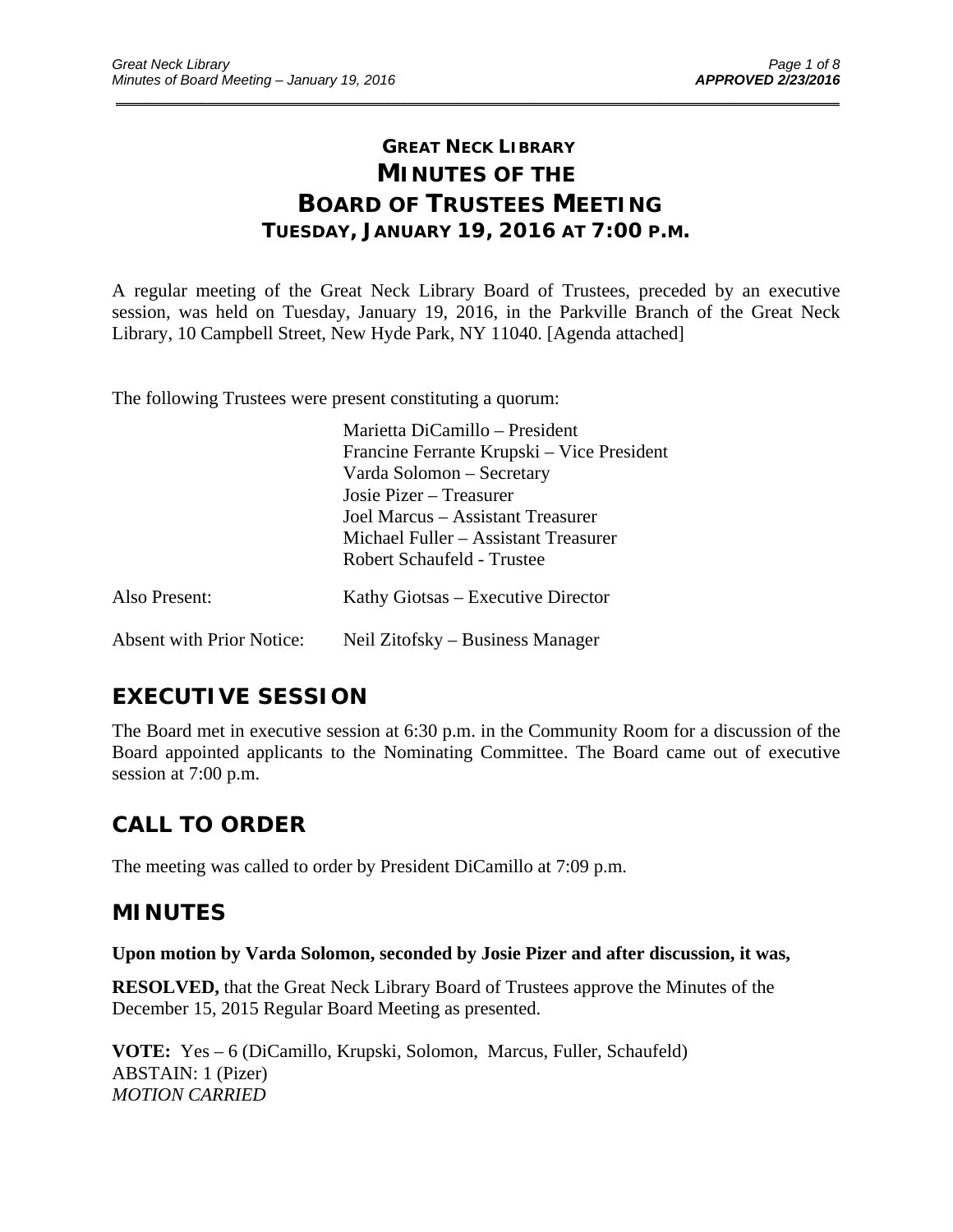## *Discussion:*

*President DiCamillo requested her statement in tribute to Janet Fine on the occasion of her retirement be inserted into the final minutes.* 

*Trustee Pizer requested to listen to the recording of the December 15, 2015 Regular Board Meeting.* 

# **TREASURER'S REPORT**

## **Upon motion by Josie Pizer, seconded by Michael Fuller and after discussion, it was,**

**RESOLVED,** that the Great Neck Library Board of Trustees accept the following financial reports which have been reviewed by the Treasurer:

- January 19, 2016, Treasurer's Report;
- Warrant dated December 5, 2015 through January 8, 2016, the sums set against their respective names, amounting in the aggregate to \$2,065,964.01;
- Payroll Warrants for pay dates December 10 and December 24, 2015, which have been reviewed by the Treasurer, in the amounts of \$128,707.91 and \$134,150.31 respectively, for a total of \$262,858.22.

Trustee Pizer questioned if the totals included certain unsigned, unapproved checks. President DiCamillo stated that, in the future, the resolution must contain the check numbers. It was determined that the unsigned, unapproved checks were included in the totals and the resolution was amended to exclude the unapproved check numbers.

## **Upon motion by Josie Pizer, seconded by Michael Fuller and after discussion, it was,**

**RESOLVED,** that the Great Neck Library Board of Trustees accept the following financial reports which have been reviewed by the Treasurer:

- January 19, 2016, Treasurer's Report;
- Warrant dated December 5, 2015 through January 8, 2016, the sums set against their respective names, amounting in the aggregate to \$2,065,964.01;
- Payroll Warrants for pay dates December 10 and December 24, 2015, which have been reviewed by the Treasurer, in the amounts of \$128,707.91 and \$134,150.31 respectively, for a total of \$262,858.22 with the exception of two Corstar checks #50778 and #50779 and NLS check #50807 pending review.

**VOTE:** Yes – 7 (DiCamillo, Krupski, Solomon, Pizer, Marcus, Fuller, Schaufeld) *MOTION CARRIED UNANIMOUSLY* 

# **PAYROLL CHANGES**

**Upon motion by Josie Pizer, seconded by Michael Fuller, and after discussion, it was,**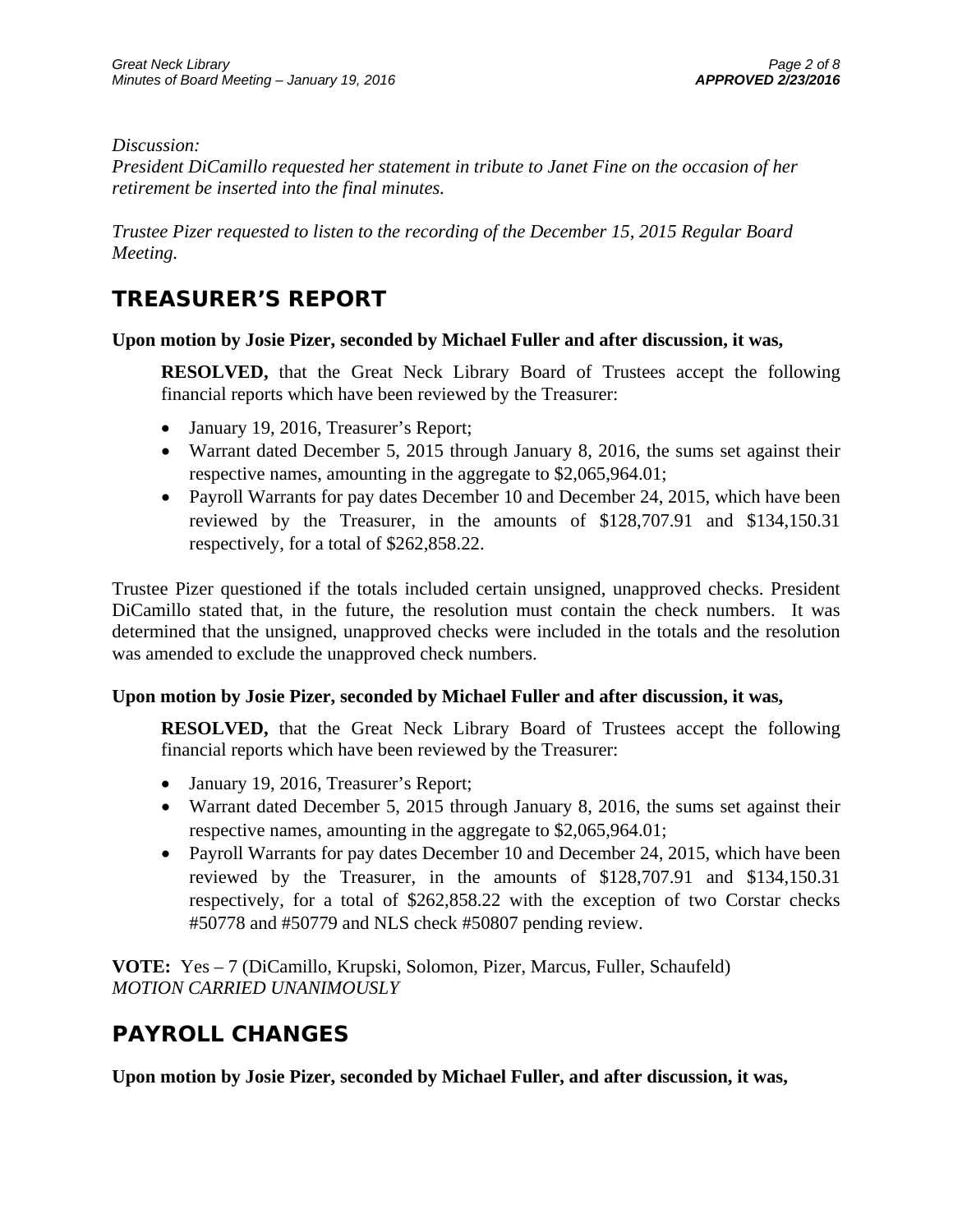**RESOLVED,** that the Great Neck Library Board of Trustees accept the Revised Payroll Changes reports of December 16, 2015 through January 12, 2016 as presented, which have been reviewed by the Finance Committee.

**VOTE:** Yes – 7 (DiCamillo, Krupski, Solomon, Pizer, Marcus, Fuller, Schaufeld) *MOTION CARRIED UNANIMOUSLY* 

*Discussion: Trustee Pizer pointed out that there is an increased amount of spending. President DiCamillo asked her to follow up on this item.* 

# **REPORTS**

## **Branch Committee**

Per Trustee Fuller a meeting took place on January 11th and all seems to be running smoothly at the Branches. Branch Heads were asked to submit their needs for discussion.

The carpeting at Lakeville Branch shows a lot of wear and tear, and replacement or steam cleaning was discussed at the committee meeting. Executive Director Giotsas feels that it needs to be replaced. Trustee Fuller will take up this issue, along with worn and broken chairs, after the Main building opens.

The Parkville Branch needs an AV cart. Cost is approximately \$200 but it was requested that Charles Wohlgemuth, Head of Maintenance, check first to see if one is available from storage.

For all Branches a chair inventory is needed. Chairs should be counted and categorized by condition.

## **Building Advisory Committee (BAC)**

President DiCamillo reported that a walk-through for the Board and the BAC committee took place this past Sunday, January  $17<sup>th</sup>$  at noon and that the Newsletter Outreach Committee reconvened and is working on a document. Trustee Pizer reported that herself, Joel Marcus, Marianna Wohlgemuth, Pam Levin and Cindy Simeti were present at the meeting, along with Executive Director Giotsas sitting in, and document revisions are being worked on.

## **Policy Committee**

Trustee Marcus reported that a meeting of the Policy & By Laws Committee will be set up for March when Vice President Ferrante Krupski returns.

## **Programming Committee**

Trustee Solomon reported that the Programming Committee met on January  $7<sup>th</sup>$  and the meeting minutes have been distributed. Items discussed at the meeting included the Chinese New Year Program, outside programs, upcoming programs, publicity, Young Adult programs, statistics and what we can learn from them. The discussion was interesting. There was no decision to come up with a policy when to cancel programs with low turnouts since the committee felt that some time may be needed for programs to catch on and find their audience.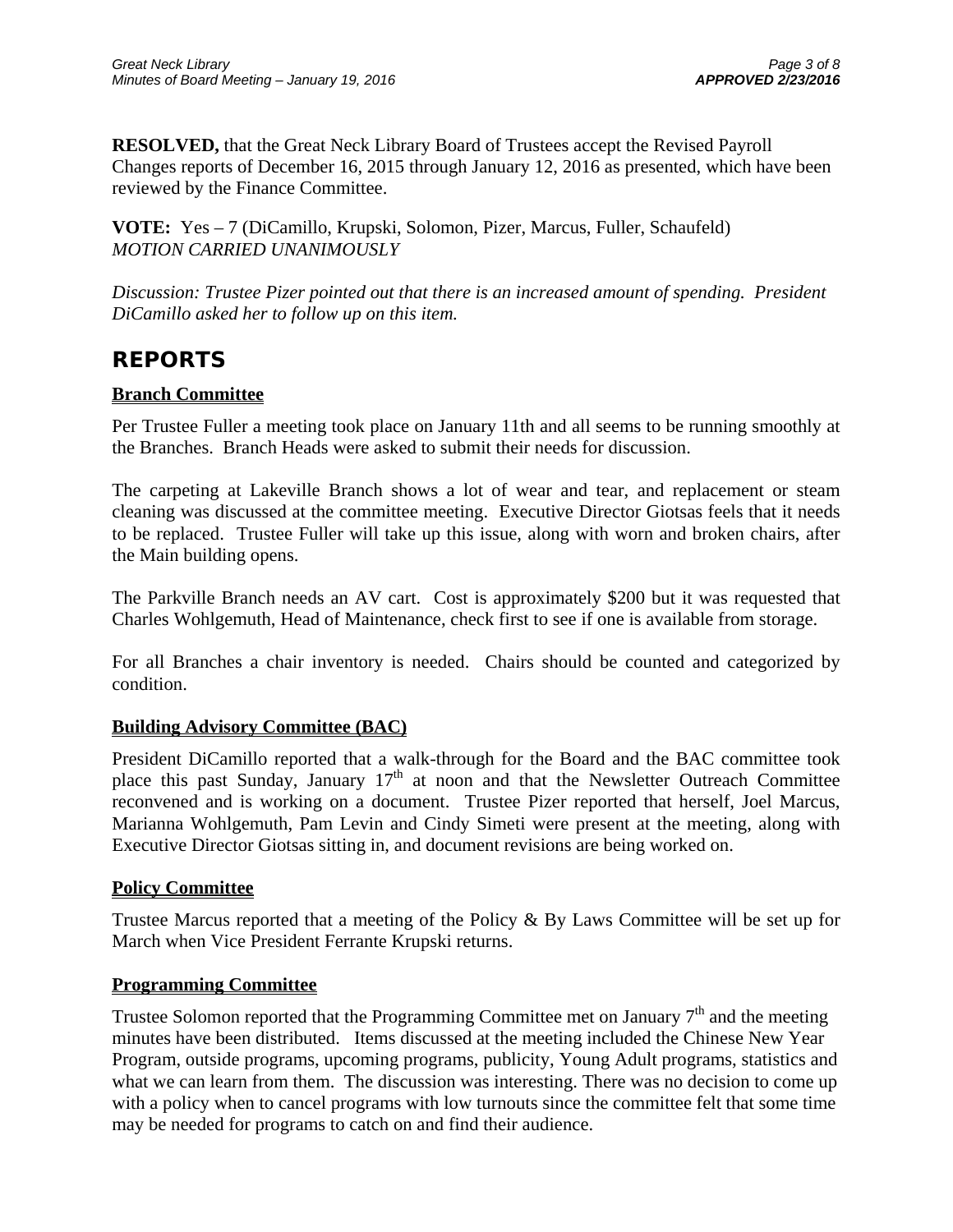Trustee Solomon also mentioned that planning must be started for special programs for the Main Library re-opening, and she suggested that Trustee Pizer may want to take this up with her Outreach Committee. Trustee Pizer agreed and this item will be taken up.

Trustee Solomon noted that staff participation at Programming Committee meetings is important. A future meeting will be set once staff availability is determined.

## **Website/Technology Committee**

Trustee Schaufeld reported that polling for a February meeting date took place and the next Website/Technology committee meeting will be held on February  $10<sup>th</sup>$  at the Station Branch.

## **Staff Reports**

Trustee Pizer expressed concern on many follow up items that have not been done. Executive Director Giotsas will sit with committee minute takers and request for them to extract items and make a to do list to attach to the minutes.

Vice President Ferrante Krupski asked about the YA report.

## **Executive Director's Report**

Executive Director Kathy Giotsas reported that she is working with staff for the move back to the Main building. President DiCamillo explained that the Board will convene a committee to handle this.

Executive Director Giotsas has held meetings with the IT, Catalog and Circulation Department staff to ensure that all is running smoothly. Certain individuals have been appointed to coordinate until permanent hires are in place. Nick Camastro will handle Circulation, Arifa Shuja will handle Cataloging and Shuqian Zhang will oversee the IT department. Presently, the IT Department is reporting their absences directly to the Director's Office.

President DiCamillo requested the names of the Relocation Committee members and asked that a meeting be set before next month's Board of Trustees meeting. Executive Director Giotsas believes that former Interim Director, Christine Johnson, may be available to assist with the return to the Main Building. The Board of Trustees felt that Mrs. Johnson should be compensated and a formal discussion will need to occur. Executive Director Giotsas will reach out to Christine Johnson.

Text of the Executive Director's written report dated January 13, 2016 below:

### **Administration**

The year finished well but there is still much to do. We are still in the processes of implementing the Paychex HR module. I have met with the HR representatives and am starting to implement some of the changes that they have suggested.

This month we saw the departure of Janet Fine who was in charge of the IT and Circulation Department. For the time being Nick Camastro, Senior Library Clerk has been asked to oversee the circulation department. We will have regular meetings to go over any issues that may arise until we fill in some of our vacancies.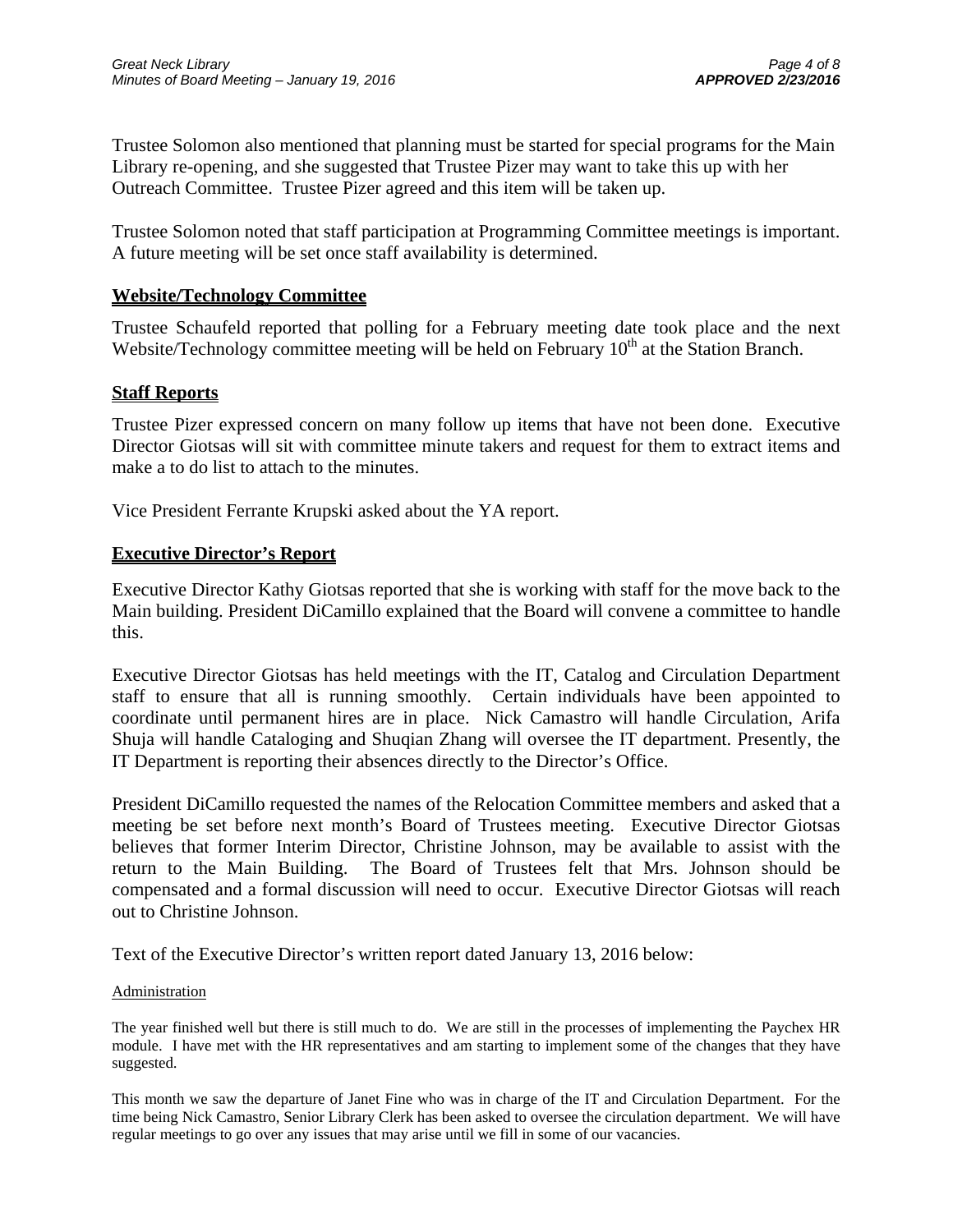The Computer Department will be reporting to the Executive Director. It is important that the department runs smoothly in the absences of a supervisor. We will have meeting on a regular basis. The Executive Director will be providing the report for the monthly Board Meeting until the IT position is filled.

The Technical Services Department is running well without Chris Johnson. There is still much to do but the Department does need some assistance with management of staff. The Executive Director will be meeting regularly with the department to address any problems.

#### Technology

This past month we did see a glitch with LILink but are resolved the problem with Innovative Interface. We are also seeing an increase of people signing up for Wowbrary. We are having some issues with the system collecting all the new acquisitions for the Wowbrary newsletter but hope to have it resolved in January.

We will be going live with the new Library website in the middle of January. The new website is much cleaner and is readable. We will be putting a feedback area on the website.

#### Personnel

We have reposted the Interim Assistant Director position as Assistant Director and we have also posted the position on the American Library Association JobList. So far we have gotten several promising candidates. We will be making a choice for the new Assistant Director by the end of January. We have also put together a job description for Director of IT. The position will be posted in January on the American Library Association JobList website and other local library job lists. It will be critical for us to find someone who has an MLS and a computer science degree or substantial computer skills in programing and networks.

#### Community Outreach

We are looking at ways to bring in more of the community and so far Levels is doing a great job with the 3D printing program that they held this month. The Children's Department also had some great programs in December. We do plan on continuing our partnerships with the community such as the schools system, Temple Israel, Temple Emanuel, and The Atrium,

#### Building Maintenance

We will be replacing the floor tiles in the bathroom at Parkville as well as the faucet. There were issues with the flooring that needed to be fixed which was handled by the landlord. We also received a request to replace or clean a portion of the carpeting at Lakeville. After examining the carpeting we decided that it has met is life expectancy and should be replaced. We will be getting price quotes and presenting it to the finance committee for approval.

Since Walbaums has left the Station Branch Best Market will be opening on January  $29<sup>th</sup>$ . We will see if the condition of the parking has an effect on the library's usage. We will also see if the smells of produce affect the smell of the building. As for the roof leak, we have has several severe rain storms and we have not had any leaks. We hope that the roof problems have been resolved.

## **OLD BUSINESS**

## **Policy Manual Revision: Board Committees-Third Reading & Vote**

### **200-40: Board Committees**

Standing Board Committees are formed following the Annual Re-organization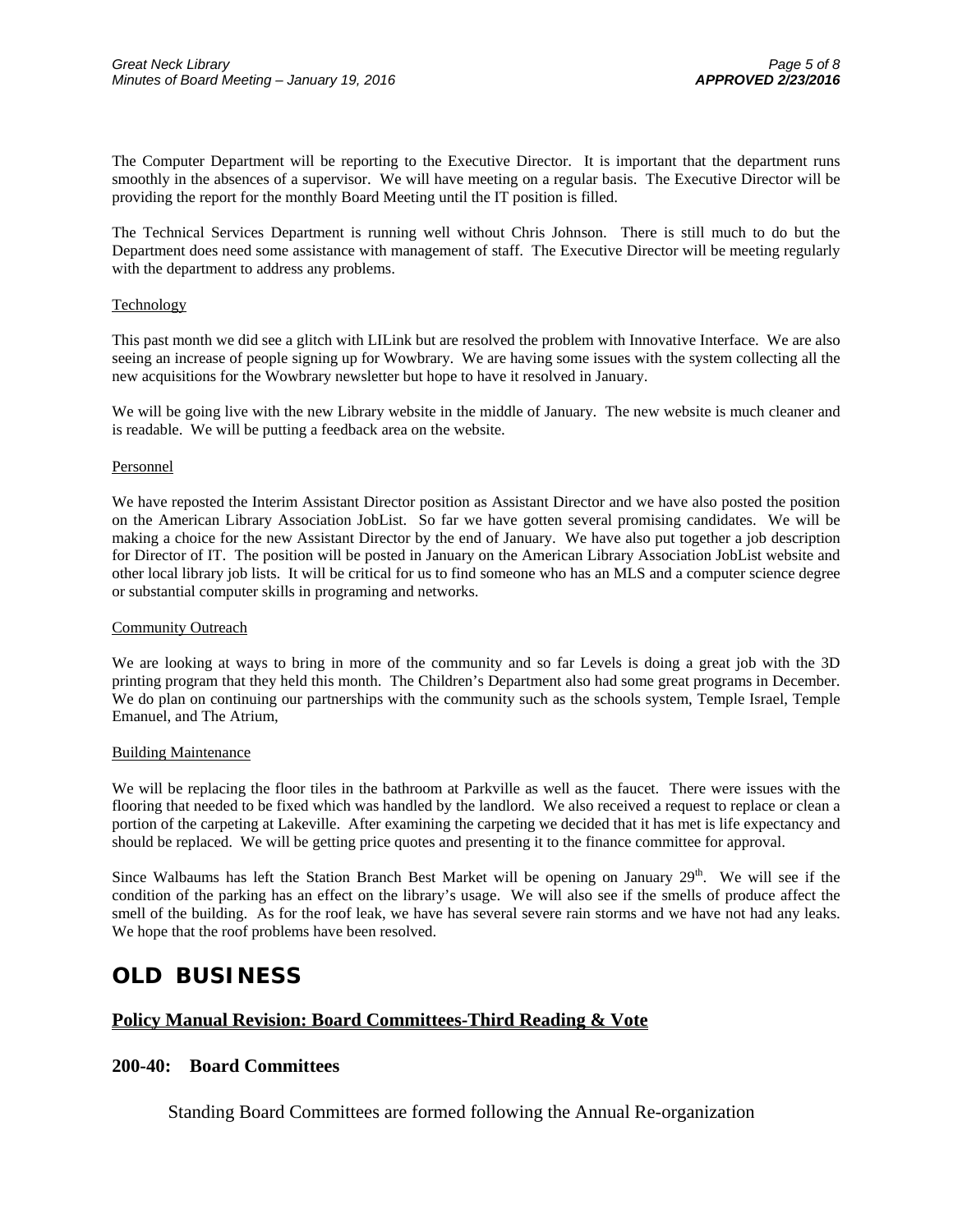Meeting in January, by appointment by the President from volunteer Trustees. The President is a member of all committees. In selecting the Trustees to serve on each of the library committees, other than the Nominating Committee, the President shall appoint as one of the four members a member of the Finance Committee. Committees gather information and make recommendations, preferably in writing, to the Board as a whole. A Committee may only act on behalf of the Board pursuant to a Board Resolution made in public session. **All standing committees will meet a minimum of four (4) times a year except for the Nominating Committee which will meet as needed.** In addition to the following standing committees, special committees may be formed as needed: (Rev 6/21/11)

Nominating Committee – Article VII, Section E of the Bylaws states that at the Annual Re-organization Meeting immediately following the Annual Meeting the Board shall elect to the Nominating Committee two persons from the Board or the general membership of the Association to serve for one year or until their successors are elected. No Trustee may serve on the Nominating Committee in the year that such Trustee's term expires. Any Board elected member of the Nominating Committee who seeks or shall accept nomination to the Board of Trustees or Nominating Committee shall be deemed to have resigned from or vacated his/her office on the Nominating Committee. The Board President shall advise the chairperson of the Nominating Committee to convene the Committee when required by the Bylaws. (Rev 2/27/01; 1/22/02; 2/26/02; 12/17/02)

Personnel & Salary Negotiations – This Committee shall negotiate with the Staff Association and Department Heads Association for an employment contract, and review other Staff Association and Department Heads Association requests during the year. The Committee is empowered to proceed with negotiations within parameters established by the Board as a whole. If negotiations go beyond a year, the Committee remains the same unless a vacancy occurs. The Committee also negotiates the Director's contract and recommends to the Board other management contracts. (Rev. 10/24/95; 10/23/01; 5/19/11)

Finance Committee – This Committee is composed of the President, the Treasurer, and two Assistant Treasurer(s). See 400-5, Investment Policy, for legal and financial restrictions, meetings, etc. (Rev 5/19/11)

Each of the following standing committees shall be appointed by the President and composed of a chairperson, two members and the current President of the Board: (5/19/11)

Long Range Planning – Long Range Planning is a responsibility of the Board as a whole. The Steering Committee consists of four Trustees who discuss with the Director proposed changes or plans for improvements at the four libraries. If action is required, information is supplied and recommendations made to the entire Board. (5/19/11)

## **NLS Representative – A representative to NLS should be appointed by the President.**

Policy/Bylaws Committee – This Committee reviews the Board's Policy Manual and presents new or revised policies to be adopted by the Board as a whole. (5/19/11)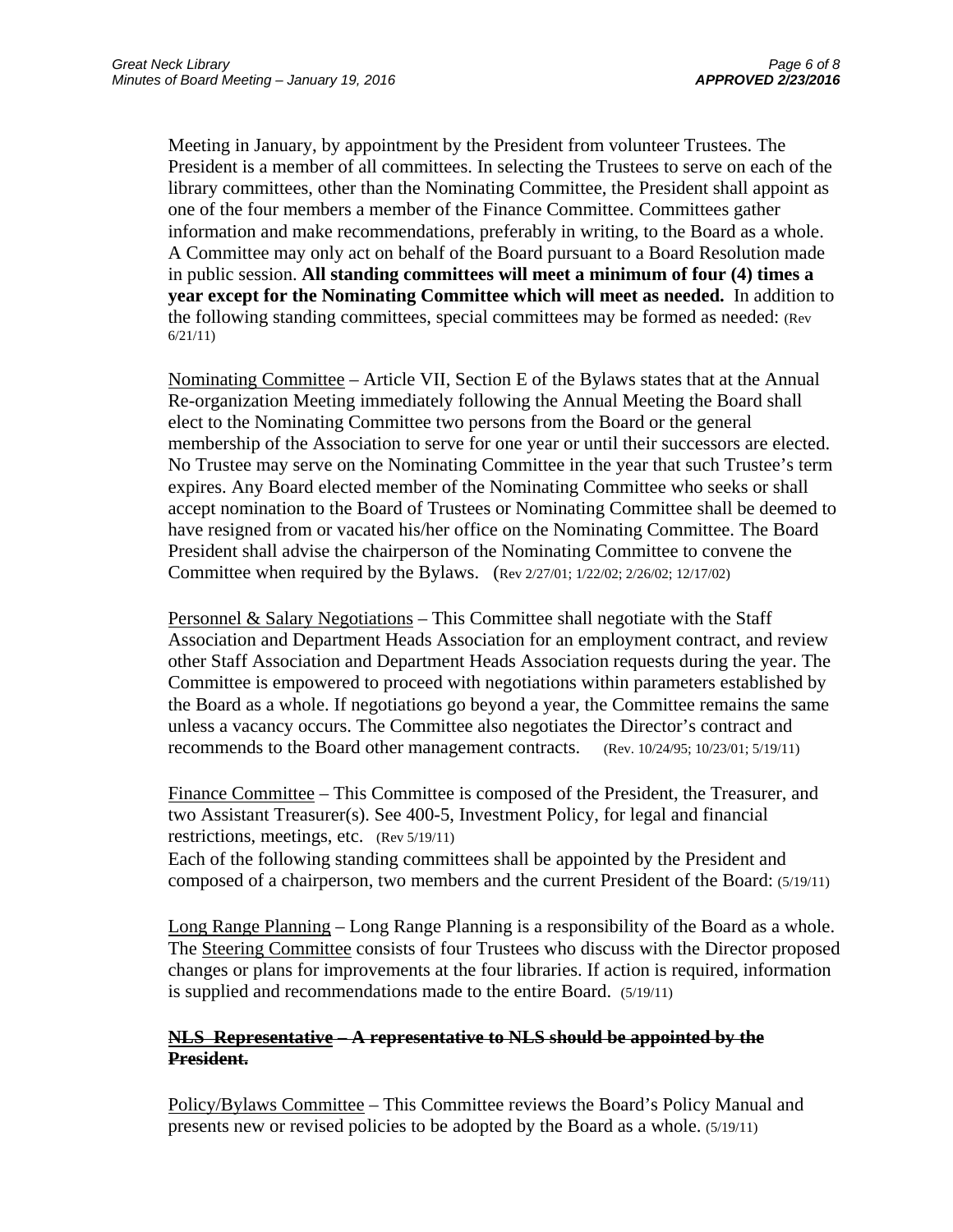Branch Committee – This Committee reviews issues regarding the Branches and make recommendations to the Board as a whole. (5/19/11) Revised 10/24/95; 10/23/01; 2/26/02; 5/19/11; 6/21/11

## **Upon motion by Joel Marcus, seconded by Robert Schaufeld, and after discussion, it was,**

**RESOLVED,** that the Great Neck Library Board of Trustees accept the changes as outlined to Section 200-40 (Board Committees) and that these changes be incorporated in the Board Policy Manual accordingly.

**VOTE:** Yes – 7 (DiCamillo, Krupski, Solomon, Pizer, Marcus, Fuller, Schaufeld) *MOTION CARRIED UNANIMOUSLY* 

*Discussion: It was asked that Executive Director Kathy Giotsas send the Request for Proposal to the Long Range Planning Committee and to the Board of Trustees for review.* 

# **NEW BUSINESS**

## **Approve/ Ratify the Approval of One (1) Construction Change Order Request**

**Upon motion by Robert Schaufeld, seconded by Varda Solomon, and after discussion, it was,** 

**RESOLVED,** that the Great Neck Library Board of Trustees approve / ratify the approval of the following Change Order Request in accordance with Procedures for Approval for Construction Contracts approved by the Great Neck Library Board of Trustees on May 20, 2014, and amended March 24, 2015, for Change Order #49 for the Levels installation of data drops and power addition, as submitted by VRD, in an amount not to exceed \$11,676.65 such funds to be taken from the Levels Fund solicited by Lisa Currie in the amount of \$11,072.12 and the remaining \$604.53 funds to be taken from the contingency line in the construction budget.

President DiCamillo did not believe the full amount in the Levels Fund was solicited by Lisa Currie and the resolution was revised.

## **Upon motion by Robert Schaufeld, seconded by Varda Solomon, and after discussion, it was,**

**RESOLVED,** that the Great Neck Library Board of Trustees approve / ratify the approval of the following Change Order Request in accordance with Procedures for Approval for Construction Contracts approved by the Great Neck Library Board of Trustees on May 20, 2014, and amended March 24, 2015, for Change Order #49 for the Levels installation of data drops and power addition, as submitted by VRD, in an amount not to exceed \$11,676.65 such funds to be taken from the Levels Fund solicited online and by general Levels donations.

*Discussion: Trustee Solomon brought up the subject of plaques for donations and the Board of Trustee will address this subject in the future.*